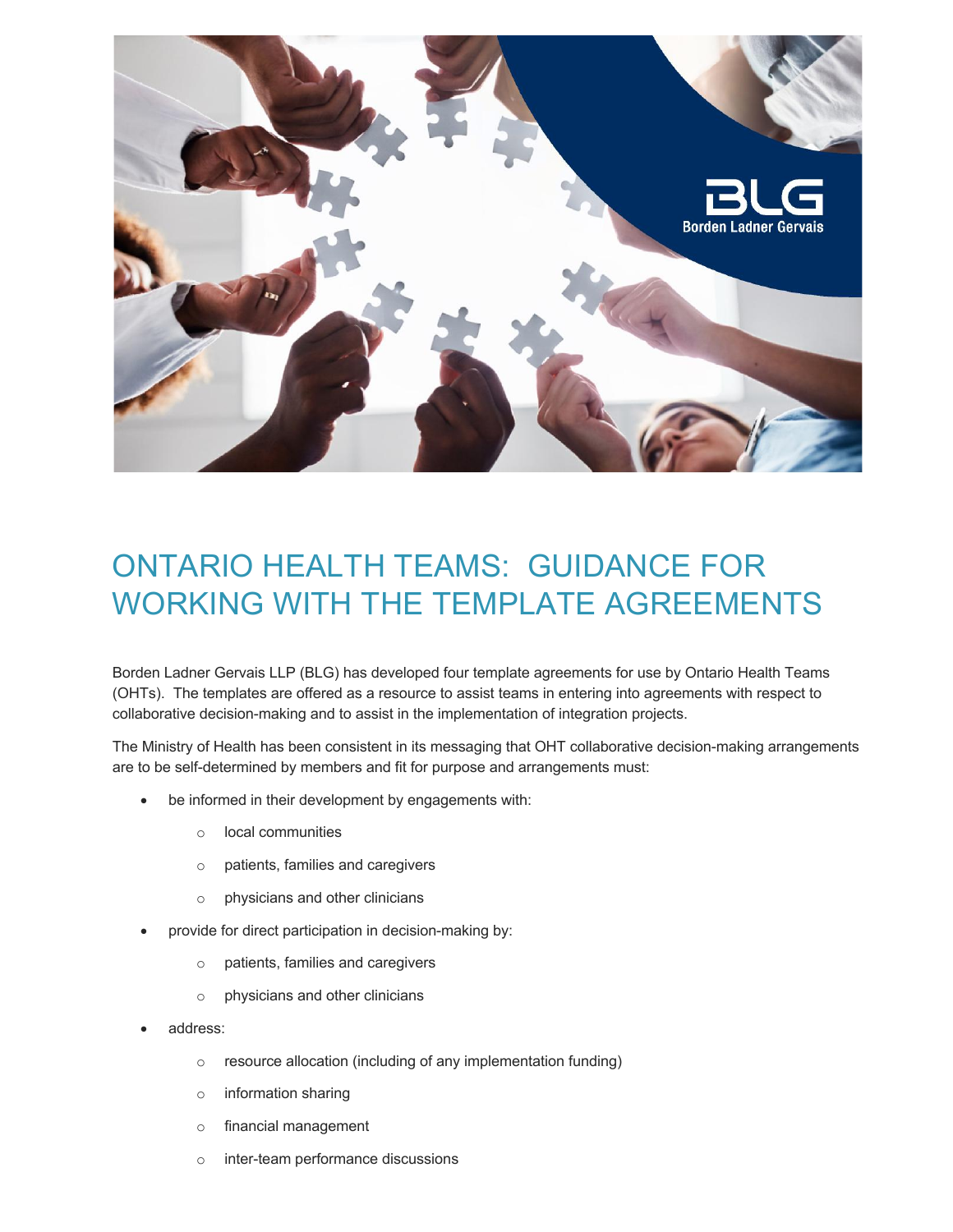- o dispute resolution
- o conflicts of interest
- o transparency
- o identifying and measuring impacts on priority populations
- o quality monitoring and improvement
- o expansion to more patients, services and providers

The templates are intended to be adapted by OHTs to suit their particular circumstances.

This Guidance offers information about the templates and some options OHTs might wish to consider when using the templates.

OHTs may wish to make reference to the BLG Bulletin "Organizing an Ontario Health Team – Considerations when Creating a Governance Framework" (https://www.blg.com/en/insights/2019/09/organizing-an-ontario-healthteam-considerations-when-creating-a-governance-framework). This bulletin provides a useful outline of the process to follow in reaching decisions that are relevant for the collaborative decision-making structure of the OHT.

## *Template Ontario Health Team Collaboration Agreement and Template Ontario Health Team Decision-Making Framework Agreement*

Two of the templates offer options for documenting the collaborative decision-making arrangements among team members.

- **Template Ontario Health Team Collaboration Agreement (Collaboration Agreement)**: The Collaboration Agreement is intended for use by OHTs with a smaller number of team members where it is expected that every member of the team will have a representative at the decision-making table.
- **Template Ontario Health Team Decision-Making Framework Agreement (Framework Agreement)**: The Framework Agreement is suited to larger teams where team members are organized into sectors or networks with sector/network representation at the decision-making table.

There are substantial similarities between the Collaboration Agreement and the Framework Agreement.

Some considerations with respect to those two agreements include:

- **Status of OHTs**: Based on proposed amendments to the *Connecting Care Act*, the Minister of Health may approve the use of the term "Ontario Health Team" without conferring the formal designation under Section 29 of the *Connecting Care Act*. Section 2.4 of the Collaboration Agreement and Section 1 of the Framework Agreement both speak to the *intention* to be designated by the Minister of Health as an OHT. Depending on the stage at which the agreement is entered into, those provisions will need to be reviewed and perhaps modified if the designation as an OHT has been issued under the *Connecting Care Act*.
- **References to geographic region**: Many OHTs have adopted names that reference the geographic area served by team members. OHTs are not being formed with reference to geographical boundaries but rather with reference to attributed populations for which they share accountability. The Collaboration Agreement and the Framework Agreement do not make any specific reference to geographic regions.
- **Shared Vision, Guiding Principles and Values**: Both agreements include a placeholder for development of a vision, guiding principles and values. Our experience has been that this has been an important team and trust building exercise for team members to engage in collaboratively. The development of the common vision, guiding principles and values should be made with reference to OHT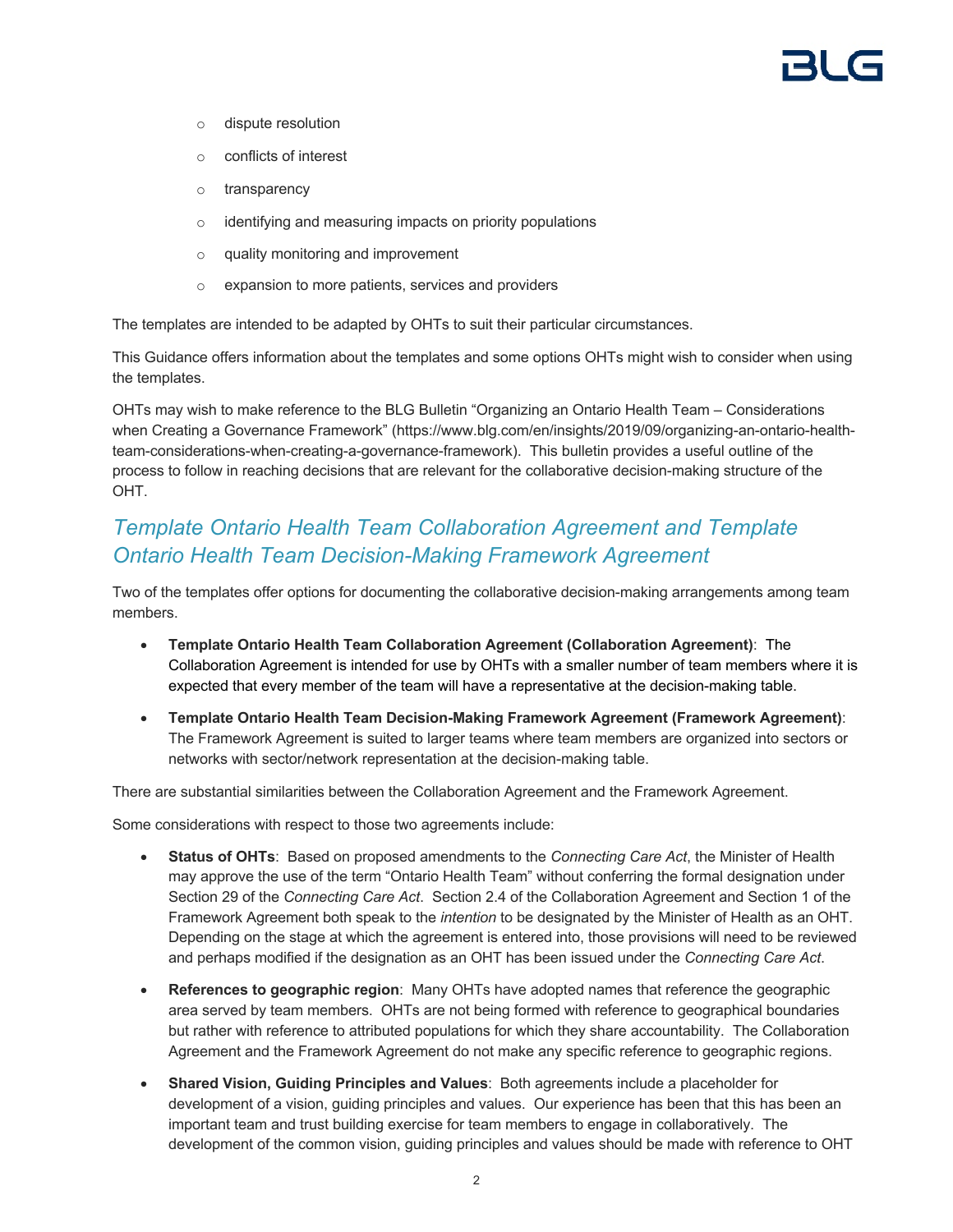requirements and guidance issued by the Ministry of Health, including commitments with respect to transparency and achievement of the quadruple aim.

- **Collaboration Council**: The decision-making structure in both agreements contemplates a Collaboration Council, the terms of reference of which are set out in a schedule to the relevant agreement. The Collaboration Agreement contemplates that each team member will have a representative at the Collaboration Council. Because the Framework Agreement is contemplated to be used with a large number of team members, it provides for the organization of team members into networks with each network having representation at the Collaboration Council. Another difference between the two agreements is the role of a Chairs' Council. The Collaboration Agreement contemplates a Chairs' Council comprised of the board chairs of all team members. Once again, this structure is better suited to a smaller team. OHTs will recognize that building "board to board" relationships among team members is important to the success of the OHT. Accordingly, in the Framework Agreement, the mandate of the Collaboration Council includes ensuring engagement at a board level among team members. Some teams may elect to adopt the Framework Agreement and include in that agreement a role for a Chairs' Council.
- **Two-tiered Model**: Some OHTs may wish to adopt a "two-tiered model" for decision-making. This may be driven by the size of the team or by the year one priorities. For example, the Collaboration Council could include a representative of each team member or network, and an Executive Leadership Council could be formed with a subset of those individuals. The Executive Leadership Council will drive the year one implementation strategies and report to the Collaboration Council, which will in turn report to all team members. If this model is desired, the agreement could be modified by either contemplating the Executive Leadership Council as a sub-committee of the Collaboration Council or by developing specific terms of reference for the Executive Leadership Council and including them as a schedule to the agreement.
- **Sub-Committees/Working Groups**: The Collaboration Council Terms of Reference in both the Framework Agreement and the Collaboration Agreement provide for the Collaboration Council to establish subcommittees or working groups to assist in fulfilling its role. It is expected that the Collaboration Council will establish such subcommittees or working groups that align with its population and other priorities. These subcommittees and working groups will provide an opportunity to engage additional representatives from team/network members who are not currently sitting on the Collaboration Council. The subcommittees and working groups will also provide additional opportunity for representation from the Patient/Client, Family and Caregiver Advisory Council and from primary care and specialist care.
- **Role of Patients/Clients/Families and Caregivers**: Both agreements contemplate that a Patient/Client, Family and Caregiver Advisory Council ("PFAC") will be established which will provide advice directly to the Collaboration Council and also serve as the vehicle through which representation from PFAC will sit as voting members of the Collaboration Council.
- **Primary Care and Specialist Care**: Both agreements contemplate the formation of a primary/specialist care council, which would be the vehicle through which to ensure the voice of primary and specialist care providers is represented at the Collaboration Council. Considerations that need to be addressed include: how to define primary care (physicians, midwives, nurse practitioners), is there one primary and specialist care council or is specialist care separately represented in OHT decision-making through another means, and how does the primary care council come together and determine its representatives to the Collaboration Council. It is also likely that primary care/specialist care will be represented at the working groups established by the Collaboration Council.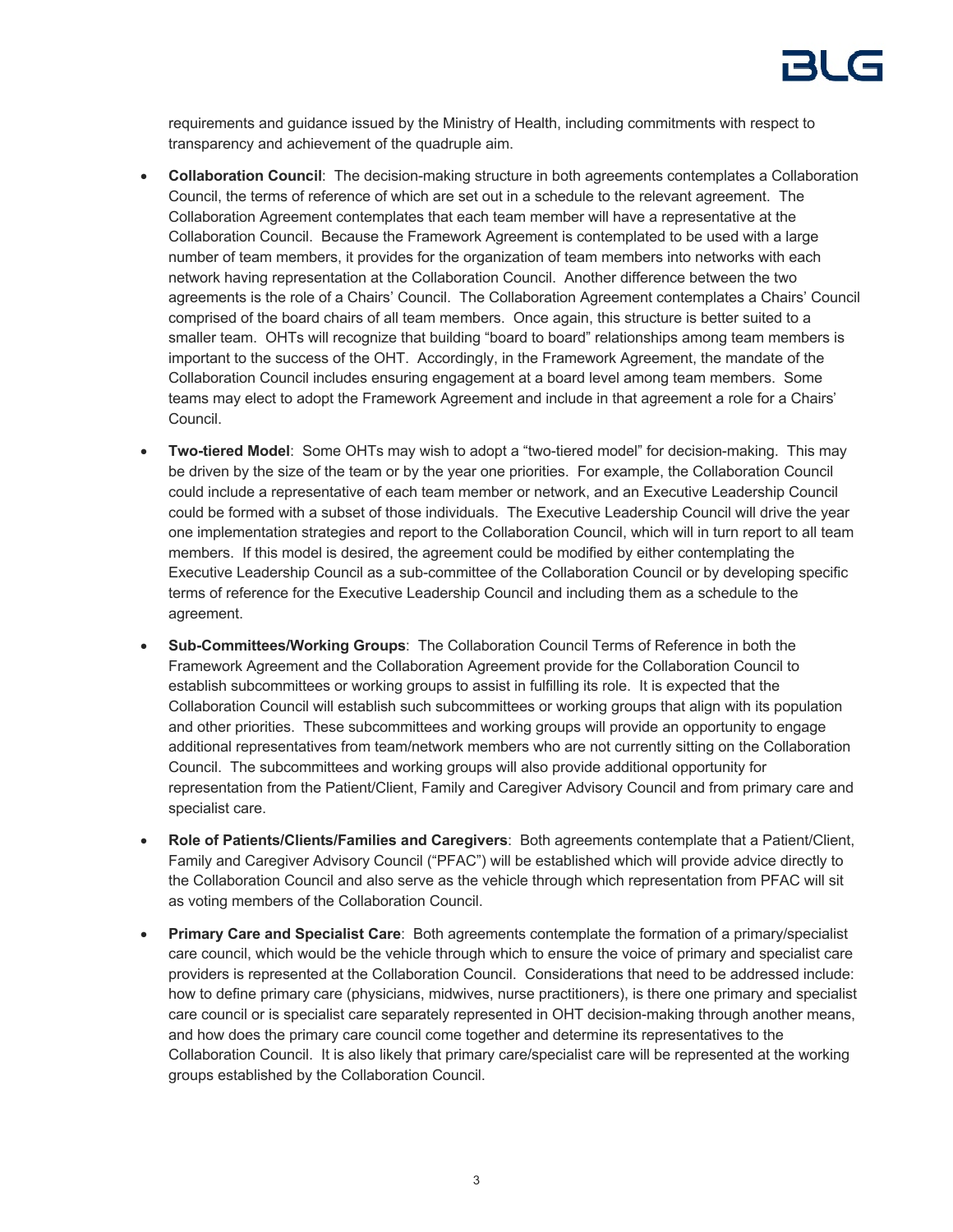# 31 C

• **Dispute Resolution**: The Collaboration Agreement contemplates the role of the Chairs' Council in dispute resolution. As explained above, the Framework Agreement does not include a Chairs' Council but one could be formed for the purposes of dispute resolution. An alternative to using a Chairs' Council for dispute resolution might be the formation of a Dispute Resolution Committee. For example, a Dispute Resolution Committee could be formed comprised of representatives of each network who could be chairs or board members of network members. With respect to dispute resolution, there may be various avenues for resolving disputes that can be explored by the Collaboration Council before invoking the formal dispute resolution process.

## *Template Ontario Health Team Fund Holder and Indemnity Agreement*

This agreement is intended to allow one team member to act as the fund holder for any funds received by the OHT from the Ministry of Health or for any funds that the team members agree will be held as pooled funds for the benefit of the work of the OHT. The Collaboration Council will designate the fund holder and the fund holder will act with the consent of and the direction of the Collaboration Council with respect to holding and disbursing any such funds. Accordingly, the Fund Holder and Indemnity Agreement sets out the obligations of the fund holder with respect to holding funds and the entitlement to an indemnity in respect of any losses incurred as a result of taking on the role of fund holder. With respect to indemnification, the agreement contemplates team members having proportionate shares in respect of the obligation to provide the indemnity such proportionate shares to be set out in a schedule to the Fund Holder and Indemnity Agreement.

## *Template Ontario Health Team Project Agreement*

The Project Agreement is intended to provide the framework to assist OHTs in turning their minds to the various questions that must be asked when implementing a specific project. The process for identifying opportunities for collaboration/projects is set out in Article 4 of the Collaboration Agreement and in Section 9 and Schedule D of the Framework Agreement. One area that will need to be carefully addressed by the Collaboration Council is conflict of interest in the implementation of projects. Team members should be guided by their current conflict of interest and procurement provisions but may, over time, wish to ensure that a common set of principles and processes is adopted by team members with respect to managing conflicts, possibly by way of policies adopted by the Collaboration Council pursuant to its Terms of Reference. Conflict of interest policies could address issues such as personal interests and relationships but should clarify that the interest of each of the team members in the implementation of projects is not, in and of itself, disqualifying.

## **Contacts**

**Anne Corbett Toronto** T 416.367.6013 acorbett@blg.com

**Heather Pessione** Toronto

416.367.6589 hpessione@blg.com

**Lydia Wakulowsky Toronto** 

416.367.6207

lwakulowsky@blg.com